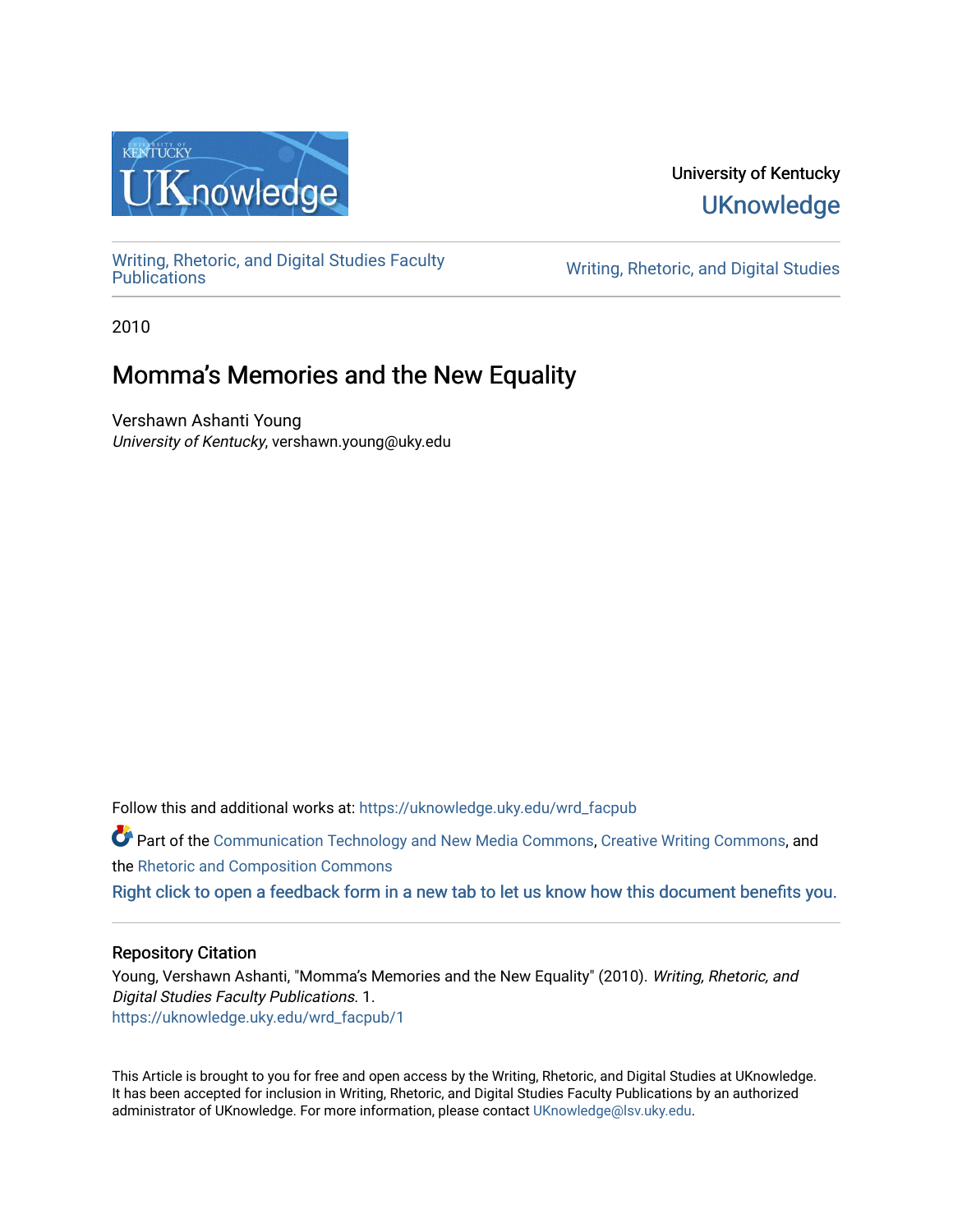### Momma's Memories and the New Equality

### Notes/Citation Information

Published in Present Tense: A Journal of Rhetoric in Society, v. 1, no. 1, p. 6-15.

### $\left(\text{cc}\right)$  BY-NC-SR

Present Tense is licensed under a [Creative Commons Attribution-Noncommercial-Share Alike 3.0 United](http://creativecommons.org/licenses/by-nc-sa/3.0/us/)  [States License](http://creativecommons.org/licenses/by-nc-sa/3.0/us/).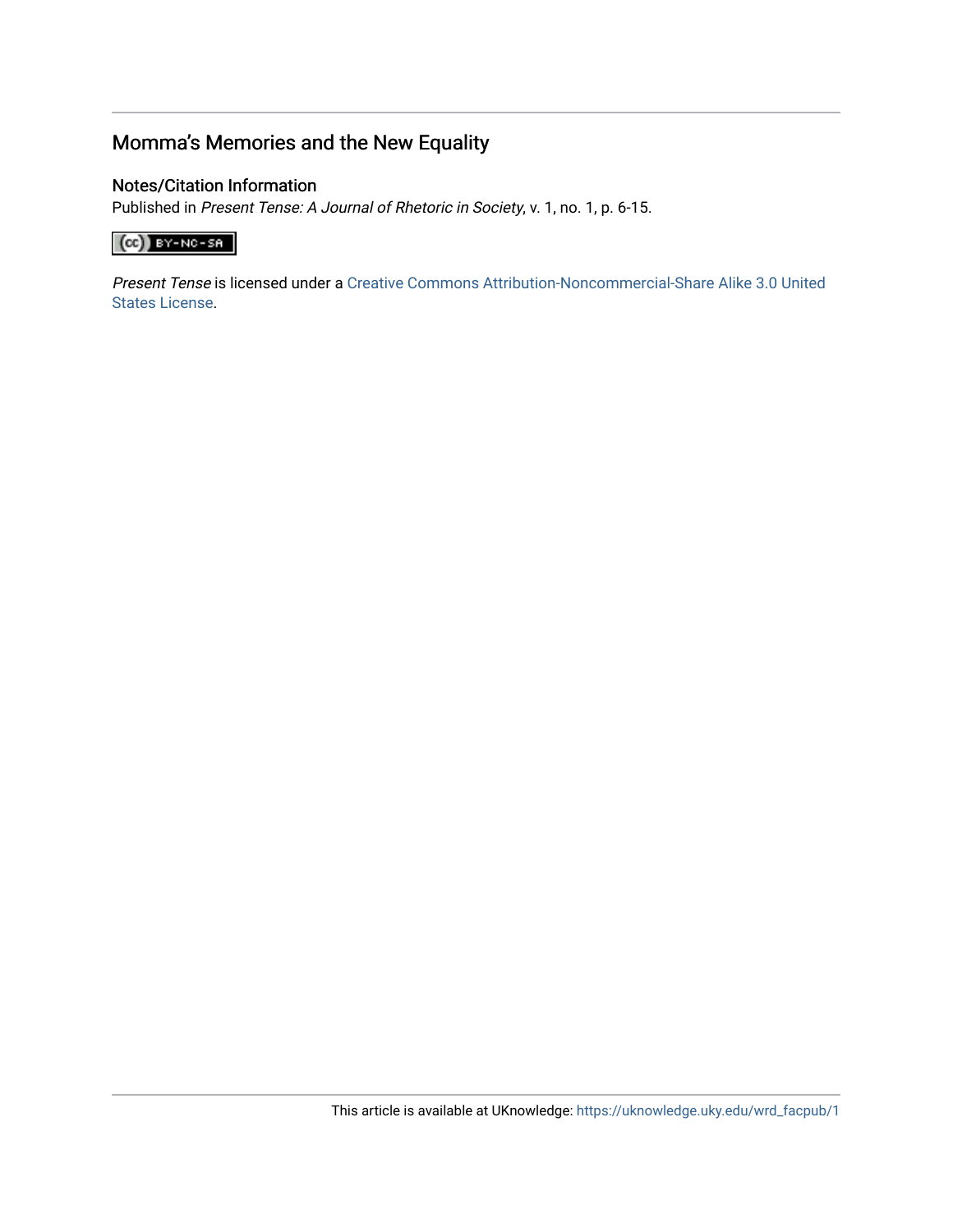

# A Journal of Rhetoric in Society

# Momma's Memories and the New Equality

Vershawn Ashanti Young University of Kentucky

*Present Tense*, Vol. 1, Issue 1, 2010. www.presenttensejournal.org | editors@presenttensejournal.org  $(c)$  BY-NC-SA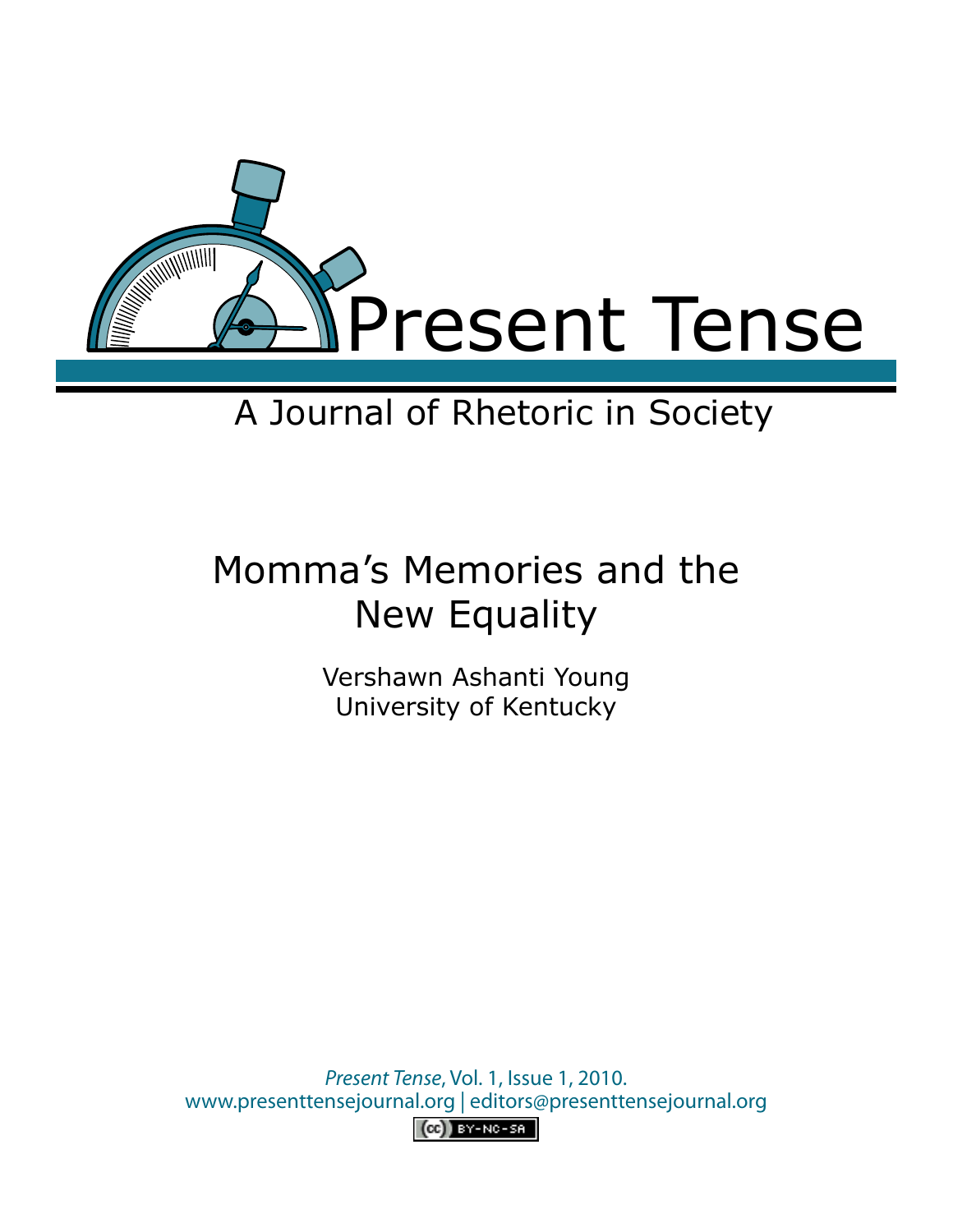

## Momma's Memories and the New Equality

Vershawn Ashanti Young

When I recently told Momma that I accepted a job at the University of Kentucky, she began with her characteristic pause, wrinkled brow, and thoughtful gaze: "You just ain't gone learn are you?" She spoke similarly both when I took my first college teaching job and as I headed to my second one at the University of Iowa: "Don't go making them white folks feel uncomfortable by talking about race. It scares them. Challenges their power—something."1 Momma's consistent caution comes from her formative experiences in the Jim-Crow South, where blacks, as acts of self preservation, avoided white ears and dodged white eyes. And although Momma has lived in Chicago for umpteen years, it seems she's comfortable playing by the rules of an old game. She still doesn't regularly mingle with white folks. If she's ever had a white friend, I've never met him. Even as head nurse at a clinical branch of a major hospital, most of her colleagues are people of color. Unlike Momma, however, on any given day, if I don't look into my office mirror, I probably won't encounter any brown faces. And, to boot, outside of work, many of my casual acquaintances, yep, most of my close friends are white.

Momma recognizes our social differences, and it's that distinction which prompts her advice. If her worry were that I might encounter perhaps alone on a dark street—the present Kentucky Senate nominee Rand Paul, who believes government should allow racial discrimination in some instances, she would offer simple advice that I'd certainly follow: Run, and fast! But Momma's more concerned about modes of the new racism, discrimination that is practiced not by foes but black people's friends. It's what the clinical psychologist Derald Sue Wing et al. describe as "racial microaggressions in everyday life"—mostly unintended "racial slights and insults" (271). The white, antiracist cultural critic Tim Wise calls it "Racism 2.0 or enlightened exceptionalism, a form that allows for and even celebrates the achievements of individual persons of color"—e.g., a black guy like me with a PhD; Oprah; LeBron James—because they "are seen as different from a less appealing, even pathological black or brown rule" (9).

Thus Momma is not afraid that someone might call me a nigger, refuse to hire me, or deny me membership in a country club. She knows those old times have mostly had their day. She wants me to evade not racists but wellmeaning whites—because, as Wing et al. state, they "are often unaware that they engage in [microaggressions] when they interact with racial/ethnic minorities" (271). In other words, unlike blacks, whites are generally taught to ignore race, are not trained to perceive the new racism or consequently how to avoid it. So when they get called out for some offense, they might get edgy, feel race guilt, cry "reverse racism," or cloak themselves in denial. As a result, Momma fears that my response to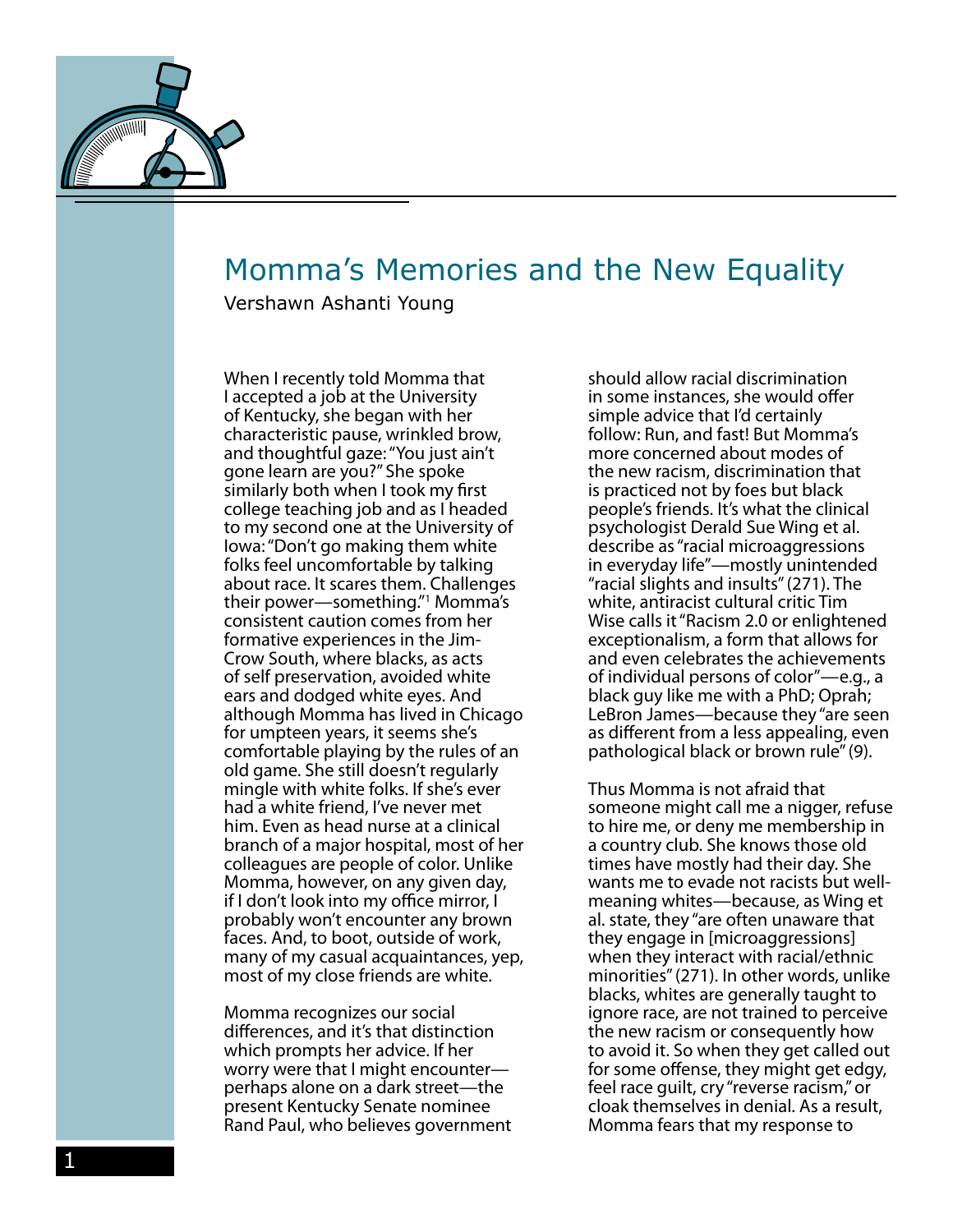### Vershawn Ashanti Young The Most Community Constraints and the New Equality



microaggressions will make me appear high strung to my white employers, as manufacturing the insult I decry, and get me kicked out of my good job. My friends will then see me as less unique, more street, and ostracize me.

Momma's too wise to ignore. At the same time, I won't be silent about race, nor will I abandon my friends and colleagues. So, I've got to explore what her words might mean, not to confirm the new racism—I know that exists but to contemplate how to bolster the new equality. The new equality does not claim the achievement of racial and social justice. Rather, it offers an ongoing explicit pursuit of personal and systemic change advanced daily publicly and privately—among black, brown, red, yellow, and white allies, by the sheer fact of their relational connections as citizens, friends, colleagues, lovers, employers, spouses, children, or other interactions. Together they work to eliminate both racial microaggressions and vestiges of the old racism.

Yet if white liberals and others—dare I include Momma?—are, as race theorists say, largely unaware of their involvement in and perpetuation of the new racism, then how shall we pursue the new equality? Two recent episodes, one local to the city where I currently live, Iowa City, and the other national and political, prompt my present ponder.

#### **Shayla's Blues**

On a cold Friday afternoon, as I prepared to leave my office to enjoy my school's winter break, a colleague called, a woman I've known since graduate school.

"Hi." Her voice was dry, cracking. "You got five minutes?"

"I'm listening," I said. "What's wrong?"

"My daughter's teacher just called. Shayla had a meltdown."

"What happened?"

"Shayla's playmates asked her why she's so black, why her butt is so plump. Why her hair is so curly, and her gums so dark they match her skin? Shayla just cried. And she's still crying, and they want me to pick her up."

This isn't the first time my friend's daughter, who attends one of the predominantly white elementary schools in Iowa City, has exhibited confusion about being African American. In first grade, Shayla had to draw a picture of her family. She drew her mom and dad with brown faces; she left herself, however, uncolored, her hair was shaded yellow; her eyes were blue.

Shayla's confusion is not new. I still fight against the desire to be white, not because I find whites more attractive, but because they can disregard race. Thus, I did not offer words of consolation to my friend. Her daughter will learn to cope better with future insults but will also, if her experience is anything like mine or many I know, still struggle with formative experiences that ask her to question and dislike herself and her race.

I asked my friend about the teacher's response.

"Well, she consoled Shayla, told her she's beautiful and not to worry,



difference in looks is the spice of life. She placed her in a quiet space to recoup. But Shayla hasn't gotten better."

"What about her friends, what did the teacher say to them?"

"She said she is going to speak to the class about playing fair, about not hurting people's feelings, and seeing every human as valuable."

A day later, I attended an informal social gathering sponsored by some of the parents of Shayla's friends. Shayla's mom and I were the only two African Americans. As professors, education naturally came up, and I brought up the incident. A few in the conversation found excuses to leave. Another said the kids were being kids, that no harm was intended, though they felt sorry for Shayla. Others used the incident to promote why they teach their kids to be colorblind. All of their responses, including the way the teacher planned to handle the situation, actually create the racial problems they hope to eliminate.

Shayla experienced "microinsult"— "communications that convey rudeness and demean a person's racial heritage or identity" (Wing et al. 274). What's even more alarming in her case is the presence of gender harm, since Shayla's friends scrutinized her behind, and thus her budding sexuality. The situation exemplifies what the sociologist Patricia Hill Collins points out: "in the post-civil rights era, gender has emerged as a prominent feature of what some call the 'new' racism" and that "African American men and women are affected by racism but in gender-specific ways" (5). Further, because Shayla's teacher

and the parents would or could not deal directly with the racial nature of the incident, Shayla and her mom are subject to "microinvalidation"— "communication that exclude, negate, or nullify the psychological thoughts, feelings, or experiential reality of a person of color" (Wing et al. 274).

Unfortunately, Shayla's playmates are unwittingly being taught to participate in the new racism by parents who promote one of the "distinct themes" of microaggression: colorblind ideology, a belief that in effect says, "pretend race isn't here" or "if you ignore race, it'll go away." But, like all of us, children get tired of make-believe and want to deal with reality, as Shayla's friends did, albeit inappropriately. As adults we just get better at pretending. And people like Shayla get better at dealing with injuries of the spirit, with psychological trauma. I wonder: will Shayla use her experience to speak against microaggression when she gets older? Or will she remember it as a reason to submit to racial silence and tiptoe around whites as Momma wants me to do? Will her playmates be permitted to deny their racial microaggression? Or will they learn to accept and counter it? If so, who will teach them?

#### **Barack Obama's Non-Negro Dialect**

Two weeks after Shayla's encounter, a national debate ensued over whether Senator Harry Reid (D-Nev) should resign over his "racial" comments that President Obama is successful as an African American politician because he's "light-skinned with no Negro dialect, unless he wanted to have one." Some Republicans say Reid's statement is just as wrong as the one made by Senator Trent Lott, who commented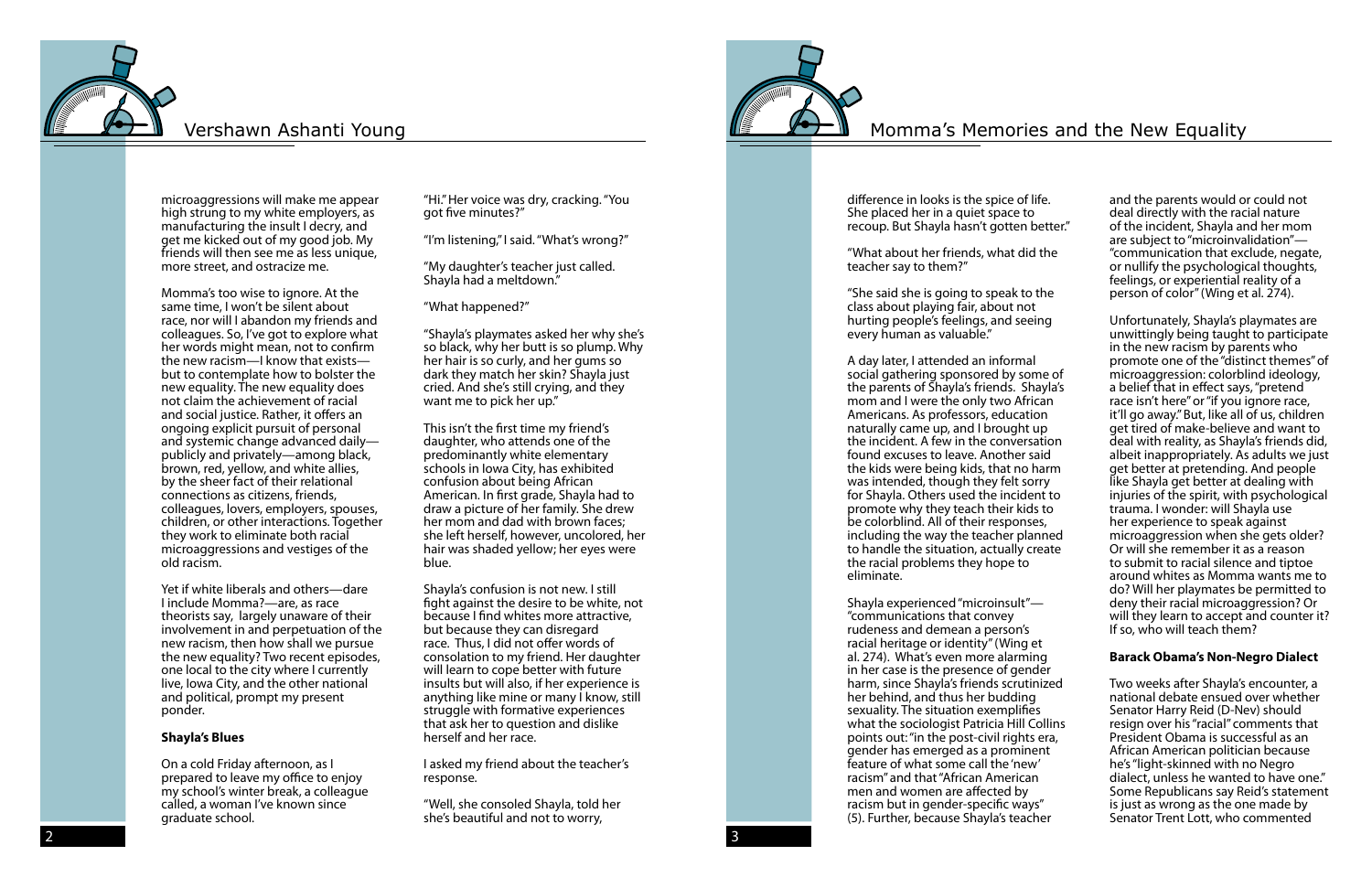### Vershawn Ashanti Young The Most Community Constraints and the New Equality



that "all these problems might not have occurred if [Strom] Thurmond had been elected president when he ran in 1948."

As I see it, the two statements have different intents. Lott's words yearn for the political power that a former segregationist promised whites, while Reid points out the influence of the old racism on the present American psyche and our political process. Eugene Robinson, a *Washington Post* op-ed writer, explains that Reid's "light-skinned" comment is about the persistence of American colorism, a preference for light-complexioned people in the media, entertainment, politics, and everyday life. This doesn't mean there are no dark-skinned figures in the American public. It simply means we are less fearful of and more partial to lighter-skinned individuals and that dark-skinned people are sometimes harassed, and consequently feel shame, as Shayla did. The real problem, according to Robinson, is that too many Americans still hold retrograde values concerning skin color.

Similarly, Reid's comment about Obama's dialect reveals the prejudice Americans maintain against African American English. His comment that Obama can pick and choose when to use his "negro dialect" unfortunately reflects the approach that many English teachers use to teach oral and written communication to those who speak English with an accent and to African American students. Many teachers use an instructional method called code switching, where students must translate black dialect into Standard English, while keeping the two separate, as if the two dialects were incompatible, foreign, and hostile languages.

Some teachers who realize that language is a badge of identity and a marker of group affiliation tell students to use their black dialect with friends and family, but that they must use Standard English in school, at work, or in public when they interact with nonblack people. This reflects the separate but equal doctrine of segregation that Lott yearned for, where blacks were told they were equal to whites but were not allowed to mix with them an ideology that cemented white dominance and reinforced negative public perceptions about black people, their culture, and their speech patterns. Well-meaning teachers are vigilant about code switching because they want to give blacks every opportunity to succeed in the world. But they fail to see, as Wise points out in his discussion of Obama, that encouraging code switching makes it seem "as if poor and middle-class blacks who don't speak the dominant linguistic form or standard English have less claim on citizenship than the rest of us" (102). Instead, educators should promote code meshing—the co-mingling and intermixing of racial rhetorics, dialects, and versions of English in public, formal, and informal speech acts.

It's clear to me that Reid's comment is not in the same lot of old racism as Lott's. The problem, though, is that Reid's subsequent racial silence and his refusal or perhaps his inability to clarify his comments beyond apology constitute a manifestation of the new racism, for as Wing et al. point out, "omitting" or "inadequately address[ing] race and ethnicity is itself a microaggression" (283). In short, Reid's good intentions can't excuse his microaggression, his involvement in the new racism. He could have



learned from the episode, as it's bound to occur again, since, as Wing et al. argue, "almost all interracial encounters are prone to microaggressions" (271). If Reid had recognized that the new racism is an unfortunate phenomenon that no white person can avoid, he could have converted his gaffe into an opportunity to educate. He could have explained how old racial ideologies still drive some American political speech, even his own, and that of the most egalitarian citizen. Reid could have urged us individually and as a nation not to be shy about admitting our race mistakes or about promoting our racial progress. He could have encouraged us to pursue the new equality.

#### **Hope for Momma, My Associates, and Me**

To be sure, Momma's not a race coward. She kept black conscious books around the house and promoted a sense of racial justice in her children. She won't oppose a march on Washington; but she doesn't want me to participate in one because she worries—even in this day and age—that I might suffer an economic death followed by a premature actual one. She's conflicted, as are other middle-class blacks who understand and unfortunately accept that middle-class success for them means enduring and not directly challenging a system of racial inequality, an inequality that appears now to be based less on class and more on everyday dignity. Because of many post-civil rights opportunities to increase their economic standing, blacks, like my momma, would rather strategize how to cope with the new racism than participate in the new equality, which might unsettle unaware whites.

I refuse to submit to microaggressions in exchange for middle-class luxuries. As a result, I am actively disobeying Momma—something I was raised not to do. Instead, I'm compelled to ask Momma to interrogate the problem she herself points out and to see how her silence and racial isolation contribute to the new racism. I further challenge my friends and colleagues not to view my professional success or our daily association as compensations for racism and to join me in the individual and societal conscious-building project of the new equality.

#### Endnotes

1. I theorize my interaction with Momma and her words in my monograph, *Your Average Nigga*. See pg 85.

### Works Cited

Collins, Patricia Hill. *Black Sexual Politics: African Americans, Gender, and the New Racism*. New York: Routledge, 2005. Print.

Robinson, Eugene. "Harry Reid's Comments Were Crudely Put, Yet True." *Washington Post Online*. Washington Post, 12 Jan. 2010. Web. 12 Jan. 2010.

Wing, Derald, et al. "Racial Microaggressions in Everyday Life: Implications for Clinical Practice." *American Psychologist* 62.4 (2007): 271- 286. Print.

Wise, Tim. *Between Barack and a Hard Place: Racism and White Denial in the Age of Obama*. San Francisco: City Lights Books, 2009. Print.